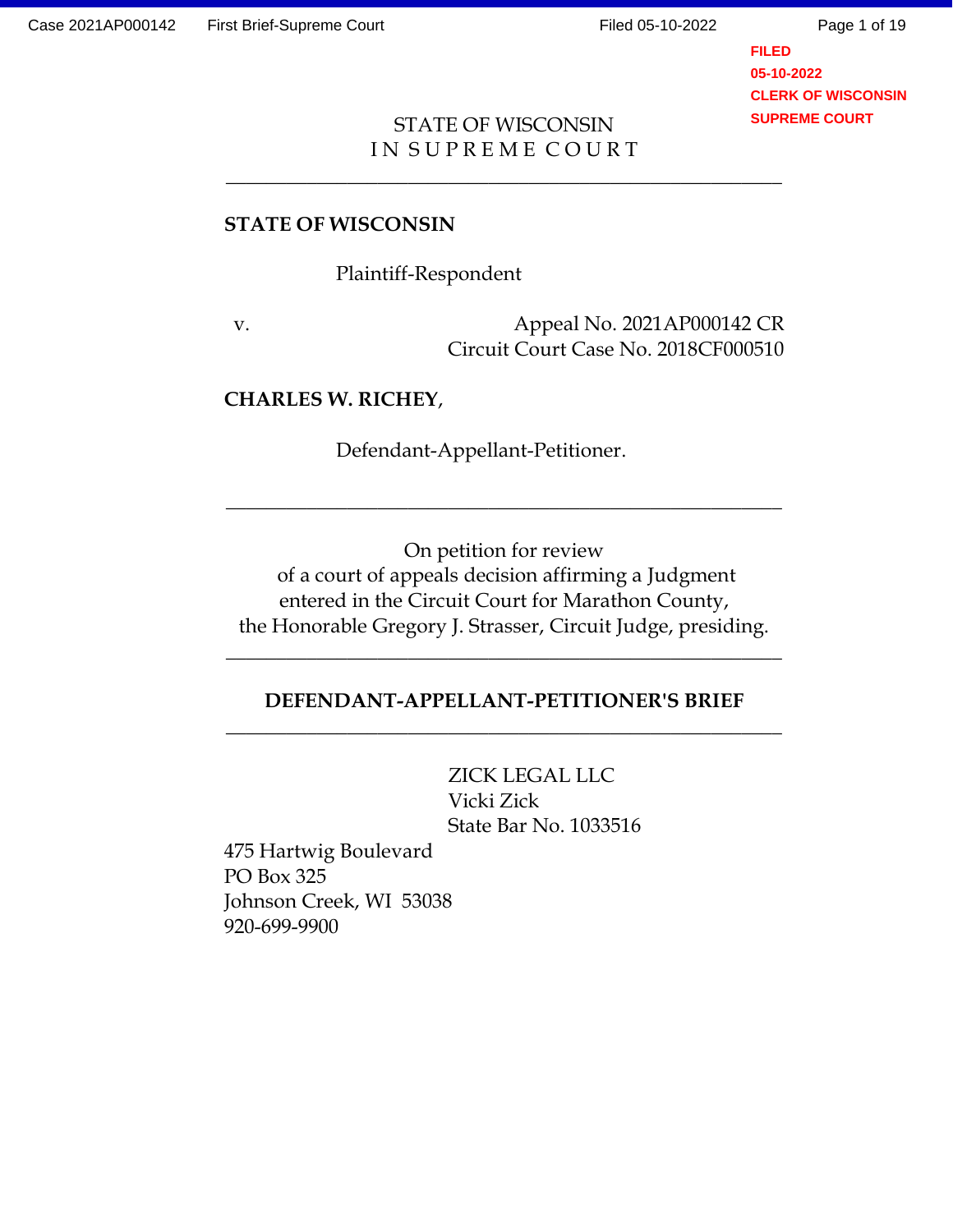# **TABLE OF CONTENTS**

| Argument |                                                                                                                                                                           |  |
|----------|---------------------------------------------------------------------------------------------------------------------------------------------------------------------------|--|
| I.       | AT THE TIME OF THE STOP, OFFICER MEIER DID<br>NOT HAVE REASONABLE SUSPICION THAT RICHEY'S<br>MOTORCYCLE WAS THE ONE THE DEPUTY<br>REPORTED; AT BEST MEIER HAD AN INCHOATE |  |
| II.      | THE COURT OF APPEALS INAPPROPRIATELY FAILED<br>TO CONSIDER FACTUALLY SIMILAR CASES WHEN IT                                                                                |  |
|          |                                                                                                                                                                           |  |
|          |                                                                                                                                                                           |  |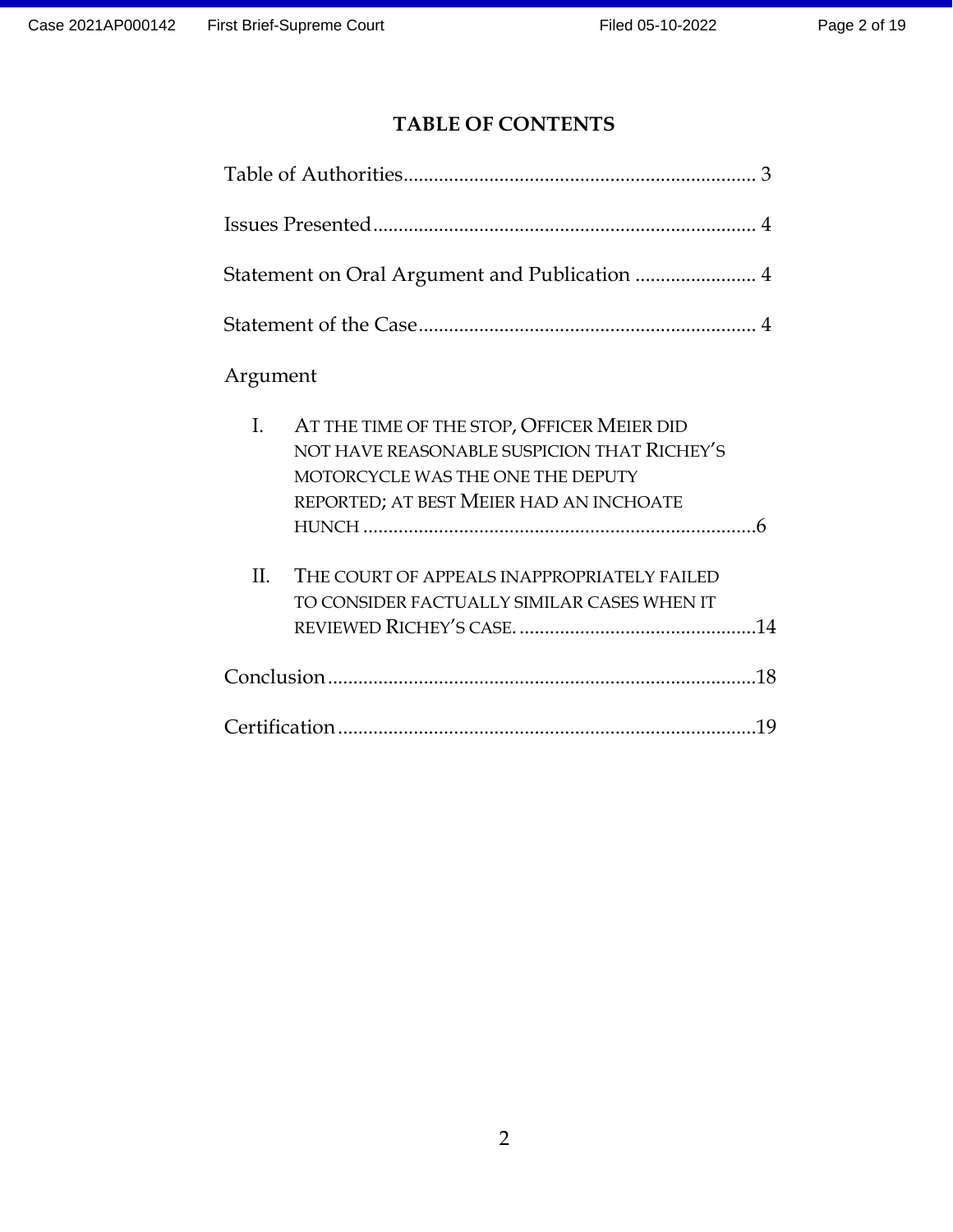# **TABLE OF AUTHORITIES**

# WISCONSIN CASES

| State v. Adams,<br>2018AP174, unpublished slip op. (WI App 01-15-19)12      |
|-----------------------------------------------------------------------------|
| State v. Hajicek,<br>2001 WI 3, 240 Wis.2d 349, 620 N.W.2d 78115            |
| State v. Houghton,<br>2015 WI 79, 364 Wis.2d 234, 868 N.W.2d 1437           |
| State v. Post,                                                              |
| State v. Popke,<br>2009 WI 37, 317 Wis.2d 118, 765 N.W.2d 56916             |
| State v. Powers,<br>2004 WI App 143, 275 Wis.2d 456, 685 N.W.2d 869 15      |
| State v. Richey,<br>2021AP142, unpublished slip op., (WI App 02-15-22)6     |
| State v. Williams,<br>2001 WI 21, 241 Wis.2d 631, 623 N.W.2d 10616          |
| <b>FEDERAL CASES</b>                                                        |
| Illinois v. Wardlaw,<br>528 U.S. 119, 120 S.Ct. 673, 145 L.Ed.2d 57011      |
| Mahaffey v. Page,                                                           |
| Ornelas v. U.S.,<br>517 U.S. 690, 116 S.Ct. 1657, 134 L.Ed.2d 911 (1996) 14 |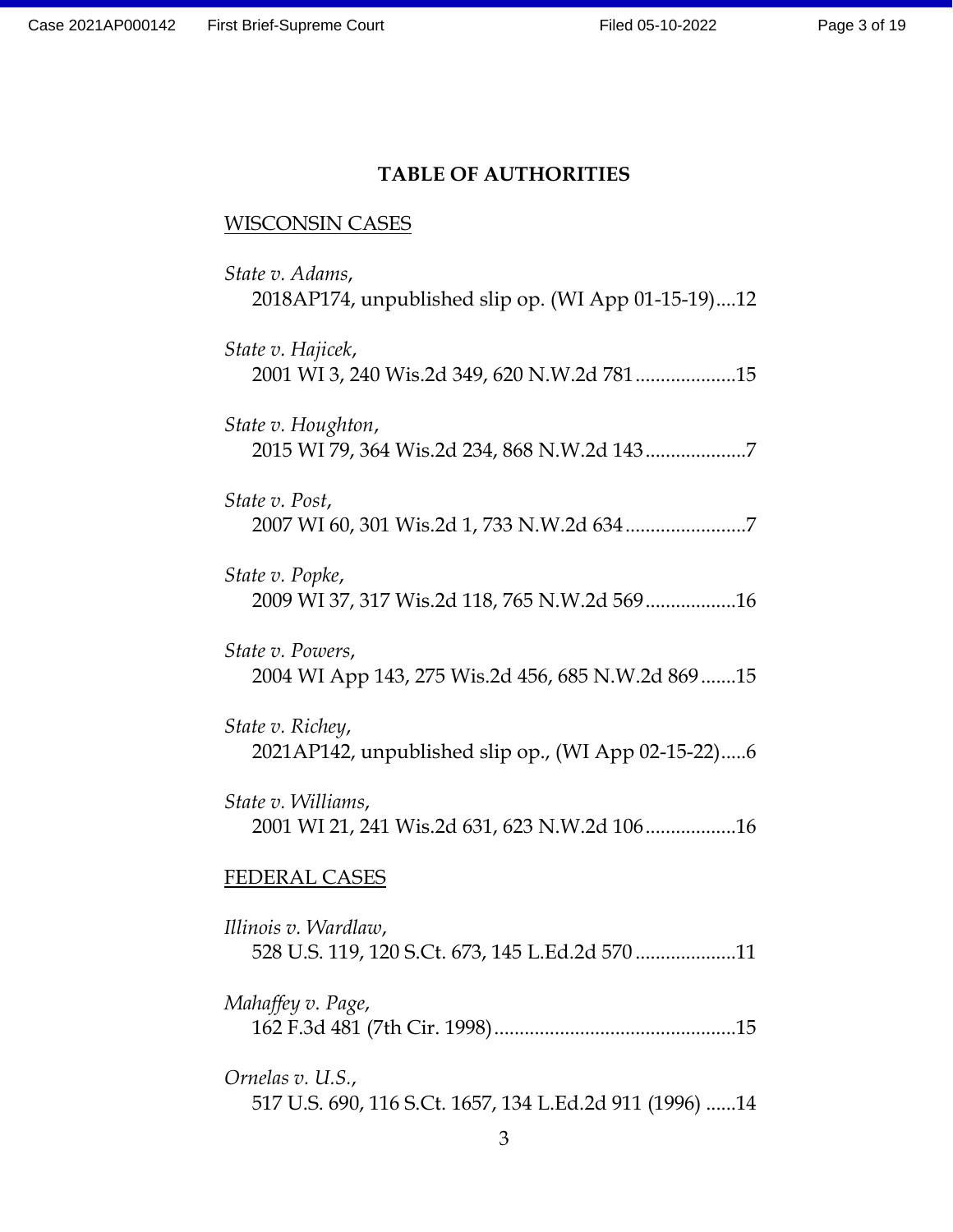| United States v. Bohman,                                                        |  |
|---------------------------------------------------------------------------------|--|
| United States v. Hudson,                                                        |  |
| United States v. Johnson,                                                       |  |
| United States v. Sokolow,<br>490 U.S. 1, 109 S.Ct. 1581, 104 L.Ed.2d 1 (1989) 7 |  |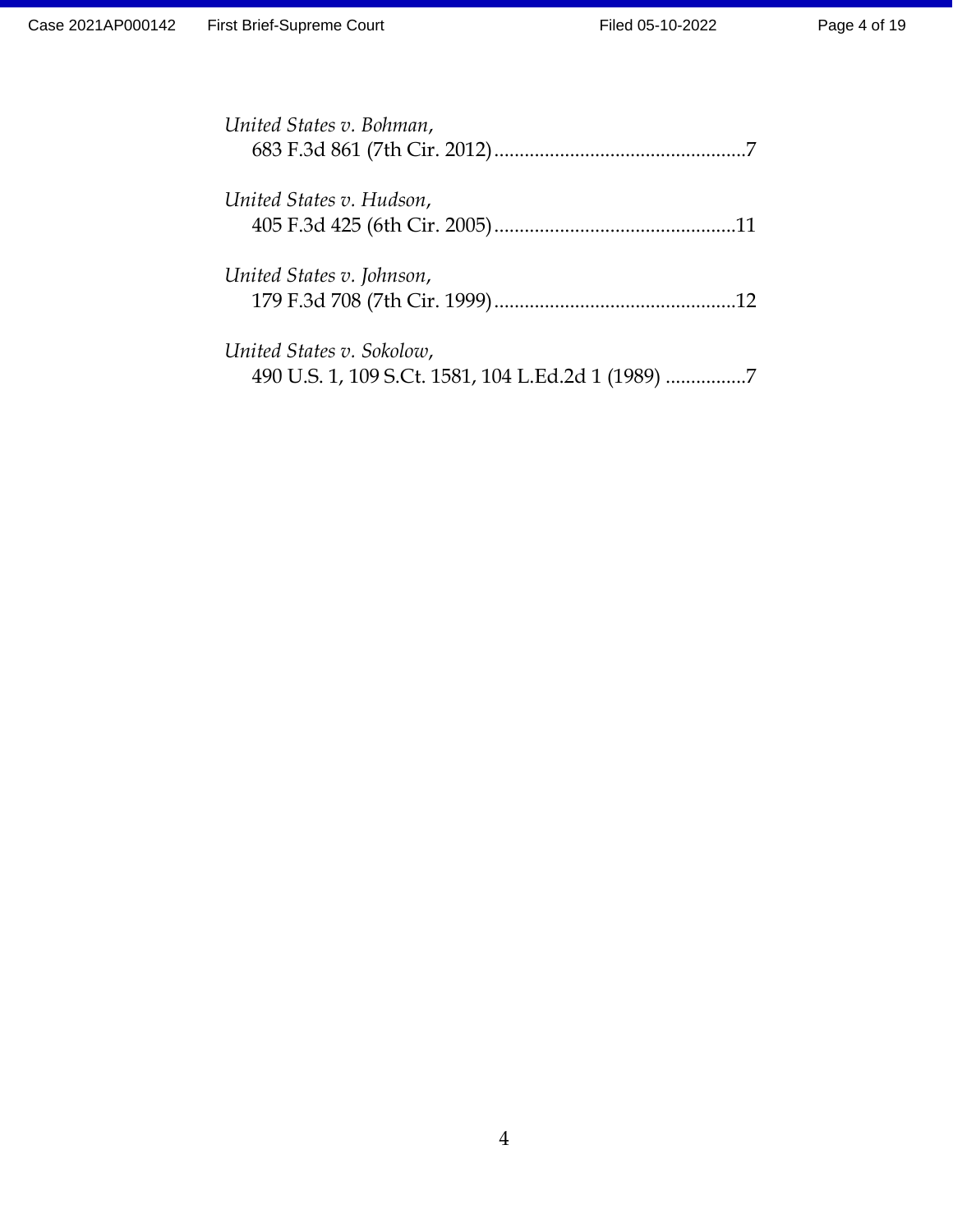#### **ISSUES PRESENTED**

1. Whether, at the time of the stop, Officer Meier had reasonable suspicion that Richey's motorcycle may have been the one that committed a traffic violation.

Answered by the trial court: Yes.

Answered by the court of appeals: Yes.

2. Whether the court of appeals failed to consider factually similar cases when it decided Richey's case.

Not answered.

#### **STATEMENT ON ORAL ARGUMENT**

Because oral argument would give the Court the opportunity to pose any questions not answered by the parties' briefs, oral argument is recommended.

#### **STATEMENT ON PUBLICATION**

Because this case asks the Court to clarify the standard the courts should use when making reasonable suspicion determinations, publication is recommended.

#### **STATEMENT OF THE CASE**

#### **Statement of Facts**

On April 28, 2018, Everest Metro Police Department Officer Alexis Meier was on routine patrol in the Village of Weston. (R76:5-6). Around 11:00 p.m., a deputy from the Marathon County Sheriff's Office broadcast over the radio that he had stopped to assist a disabled motorcycle near Business 51 and Schofield Avenue in the village. (R76:5).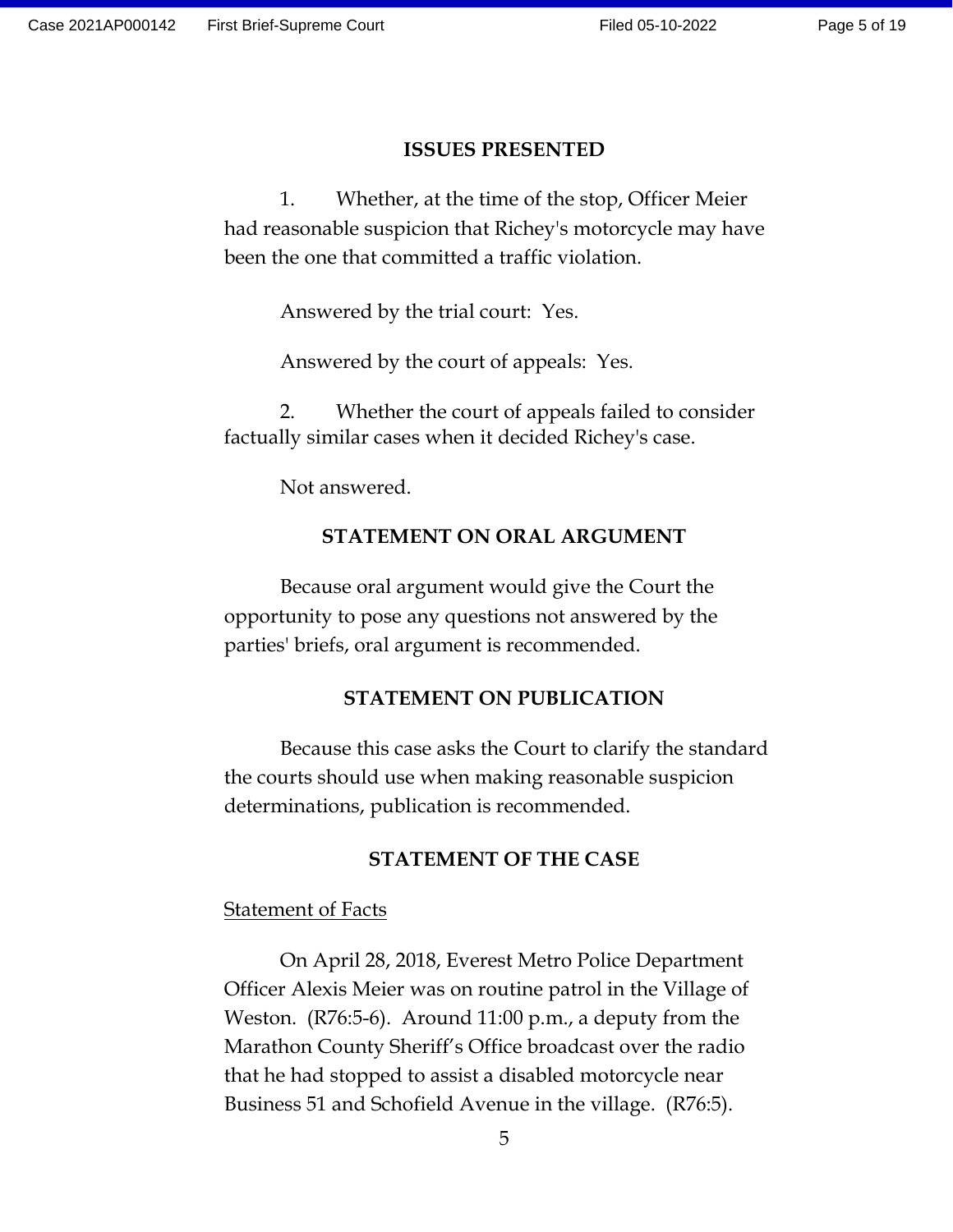Shortly thereafter the deputy announced he had cleared that scene, but then announced that any other officers in the area should be on the lookout for a Harley-Davidson motorcycle driving erratically and at a high rate of speed, traveling northbound on Alderson Street. (R76:5).

Officer Meier was in the general vicinity of Alderson Street. (R76:6). About five minutes after hearing the deputy's call, Meier spotted a Harley-Davidson motorcycle traveling eastbound on Schofield, just west of Alderson Street. (R76:7, 12). Although it was not being driven fast or erratically, she followed it for two-and-a-half blocks before activating her lights to make a traffic stop. (R76:26). At no time had she observed the motorcycle commit any traffic violations. (R76:23-24). According to Meier, she stopped the motorcycle based solely on the deputy's broadcast that she should be on the lookout for a Harley-Davidson in that general area. (R76:12-13).

As luck would have it, the motorcycle Officer Meier had pulled over was not the motorcycle the deputy had witnessed driving erratically. (R76:14). However, unfortunately for the driver of the motorcycle, Charles Richey, this mistake was not very consoling. Because Richey had shown signs of intoxication Officer Meier placed him under arrest for Operating While Intoxicated. (R2).

#### Procedure in the Trial Court

The State charged Richey with Operating While Intoxicated as an eighth offense contrary to Wis. Stat. §§  $346.63(1)$  and  $939.50(3)(f)$ . (R2). He filed a motion to suppress all OWI evidence law enforcement had gathered after the initial traffic stop on grounds that Meier did not have reasonable suspicion to pull him over. (R16). The circuit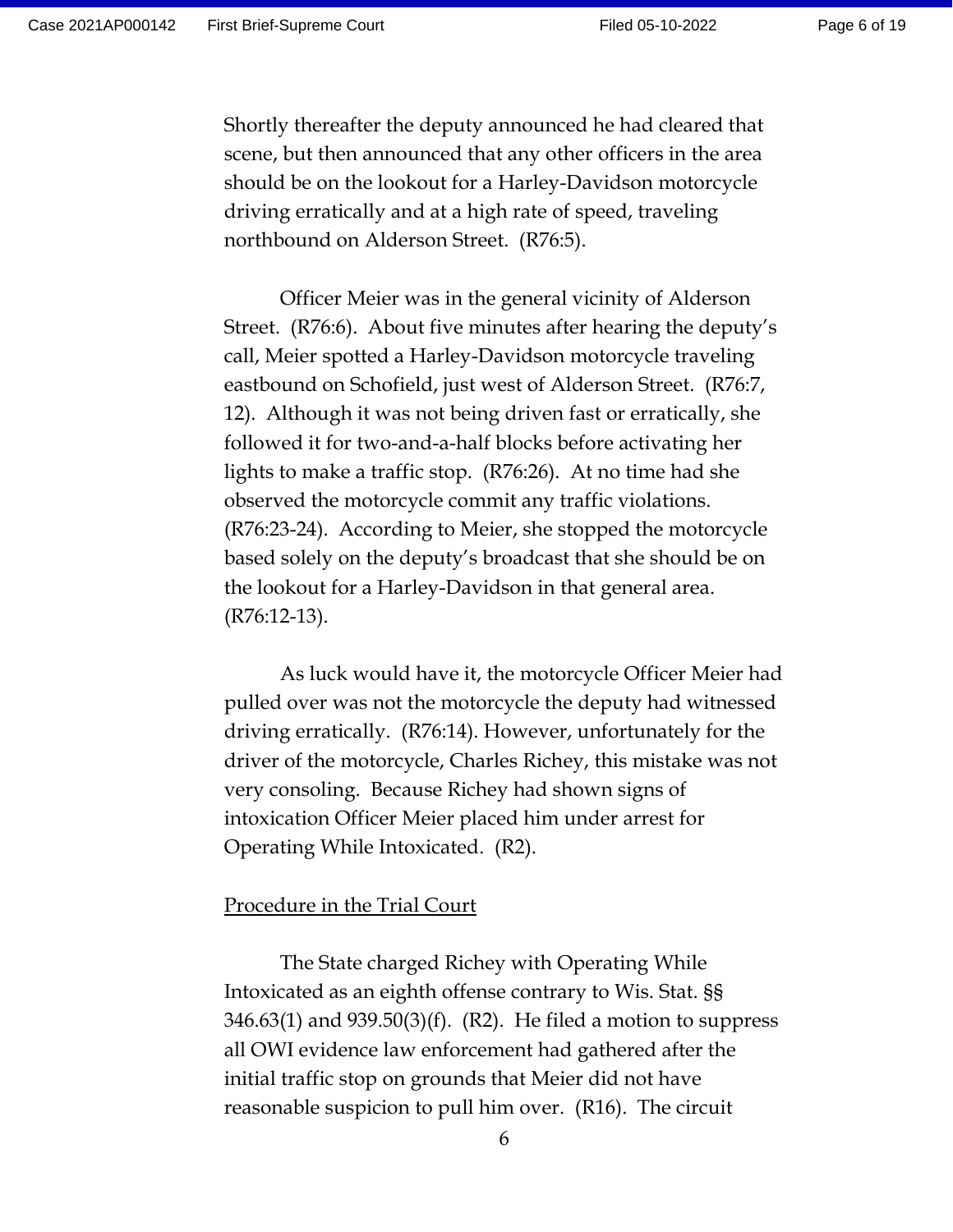court denied the motion reasoning that Meier had sufficient grounds. (R76:46-47). Thereafter, Richey pled no contest to the OWI, the court accepted his plea, and found him guilty of an OWI 8th. (R79). The court sentenced him to nine years of imprisonment, bifurcated four and five. (R79). Richey timely filed his Notice of Intent to Pursue Postconviction Relief and shortly thereafter filed his Notice of Appeal. (R55; R66).

#### Procedure in the Court of Appeals

The sole issue Mr. Richey presented on appeal was that, at the time of the stop, Officer Meier did not have reasonable suspicion to suspect that he had been driving his motorcycle erratically or at excessive speeds. To the contrary, at best Meier had nothing more than a generalized hunch he could be the mysterious motorcycle described by the deputy. Meier's hunch was based on little more than the fact that Richey happened to be driving a Harley-Davidson in the general area of Alderson Street shortly after the deputy sent out his alert. Under the circumstances, Richey reasoned, this was not enough to form reasonable suspicion.

The court of appeals affirmed the trial court's decision denying Richey's motion to suppress. According to the court of appeals, Meier's observation of a Harley-Davidson within five minutes of the deputy's alert, and within a half-mile from where the deputy first saw it, together with Meier's observations that there were few motorcycles out that early in the spring and that late at night, was enough to create reasonable suspicion. *State v. Richey*, No. 2021AP142, unpublished slip op., ¶7 (WI App Feb. 15, 2022).

Still believing that the totality of the circumstances known to Officer Meier did not give her reasonable suspicion, and further believing that the court of appeals performed an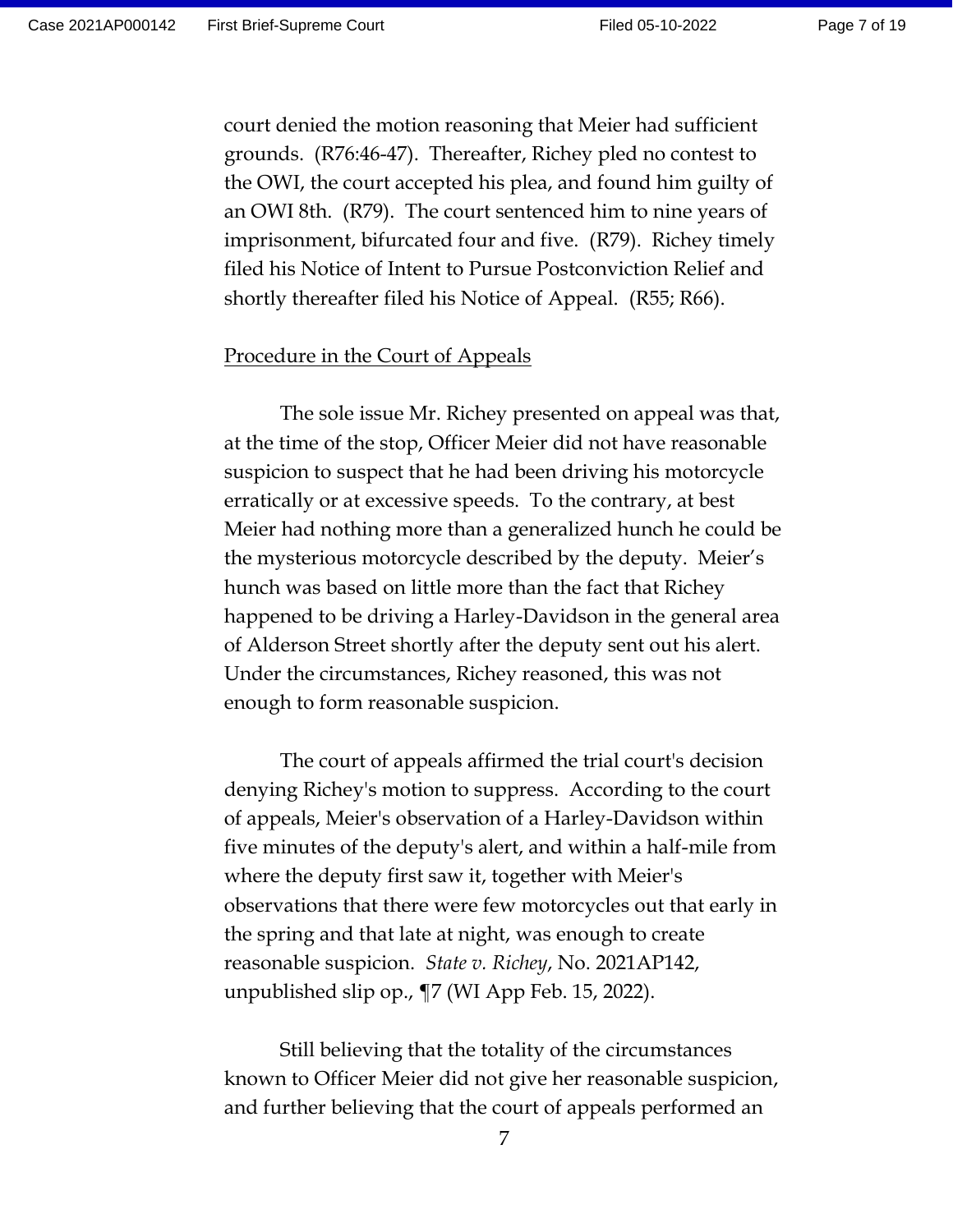incomplete "reasonable suspicion" analysis, Richey petitioned this Court to review his case.

#### **ARGUMENT**

# **I. At the time of the stop, Officer Meier did not have reasonable suspicion that Richey's motorcycle was the one the deputy reported; at best Meier had an inchoate hunch.**

A traffic stop does not violate the Fourth Amendment's prohibition against unreasonable searches and seizures when an officer has reasonable suspicion to believe a crime or traffic violation has been or will be committed by the vehicle's occupants. *State v. Houghton*, 2015 WI 79, ¶21, 364 Wis.2d 234, 868 N.W.2d 143. This standard requires that the stop be based on more than an officer's inchoate and unparticularized suspicion or hunch. *State v. Post*, 2007 WI 60, ¶10, 301 Wis.2d 1, 733 N.W.2d 634. Rather, an officer's reasonable suspicion must be supported by articulable facts that wrongful activity may be afoot. *United States v. Sokolow*, 490 U.S. 1, 7 (1989). The crucial question is whether the facts of the case would warrant a reasonable police officer, in light of his or her training and experience, to suspect that the individual has committed, was committing, or is about to commit a crime. *Post*, 2007 WI 60, ¶13.

Whether an officer's suspicion is reasonable is a commonsense test that turns on the totality of the facts and circumstances. *Id.* In assessing the totality of the circumstances for a traffic stop, a driver's actions need not be erratic, unsafe, or illegal to give rise to reasonable suspicion. *Id.* ¶24. But police cannot simply pull over all vehicles on a certain road in hopes of finding violators. *United States v. Bohman*, 683 F.3d 861, 866 (7th Cir. 2012). Rather, an officer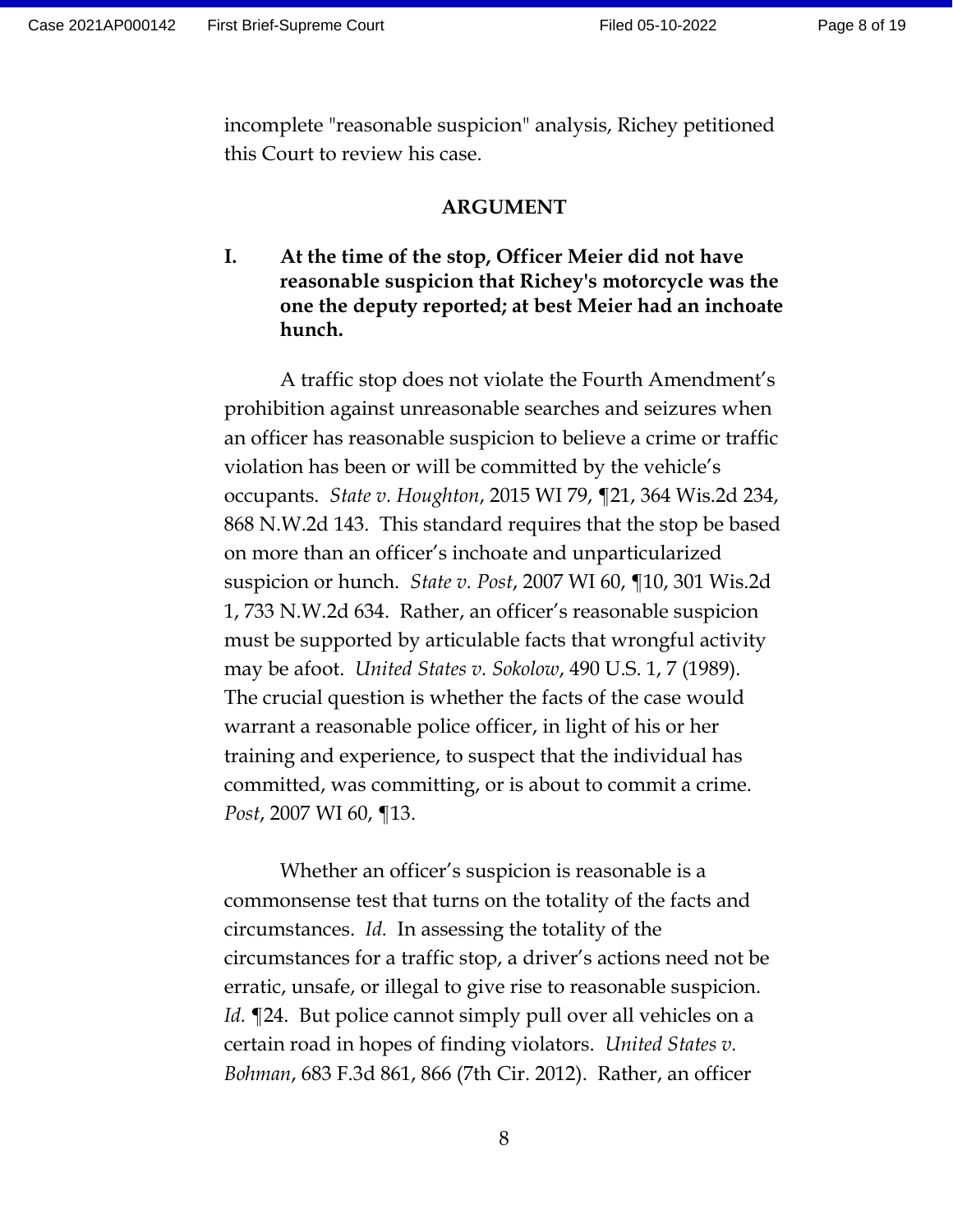Page 9 of 19

must have particular suspicion about the vehicle actually stopped. *Id.* at 865.

Officer Meier testified at the suppression hearing. When asked directly why she had stopped Richey she explained that, based on what the deputy had broadcast, she knew she should be on the lookout for a Harley-Davidson motorcycle heading north on Alderson Street. (R76:9-10, 12- 13). She stated that she had not seen any other Harley-Davidsons that night until she had spotted Richey's Harley traveling east on Schofield Avenue. (R76:7). Richey's location was within a half mile of where the deputy said he had first spotted the mystery motorcycle heading north. (R76:7).

But this was all Meier knew. She did not know the model of the Harley-Davidson, its color, its license plate number, or if it was old or new. She did not know whether it carried one passenger or two, whether the driver was male or female, or whether he or she was wearing a helmet. For all intents and purposes, it could be said that all she really knew was that she was looking for a Harley-Davidson motorcycle in the general area of Alderson Street.

At the hearing, Richey argued that these facts were insufficient to form reasonable suspicion. (R76:38). For starters, he said, Meier assumed the mystery motorcycle had fled the deputy at a high rate of speed. (R76:29). Yet, she admitted that she had followed Richey for two-and-a-half blocks in a marked squad without Richey even so much as going over the speed limit. (R76:30). In other words, Richey made no attempt to flee Meier.

Moreover, while the deputy had broadcast that the mystery motorcycle was traveling north on Alderson, Richey was traveling southeast on Schofield back in the direction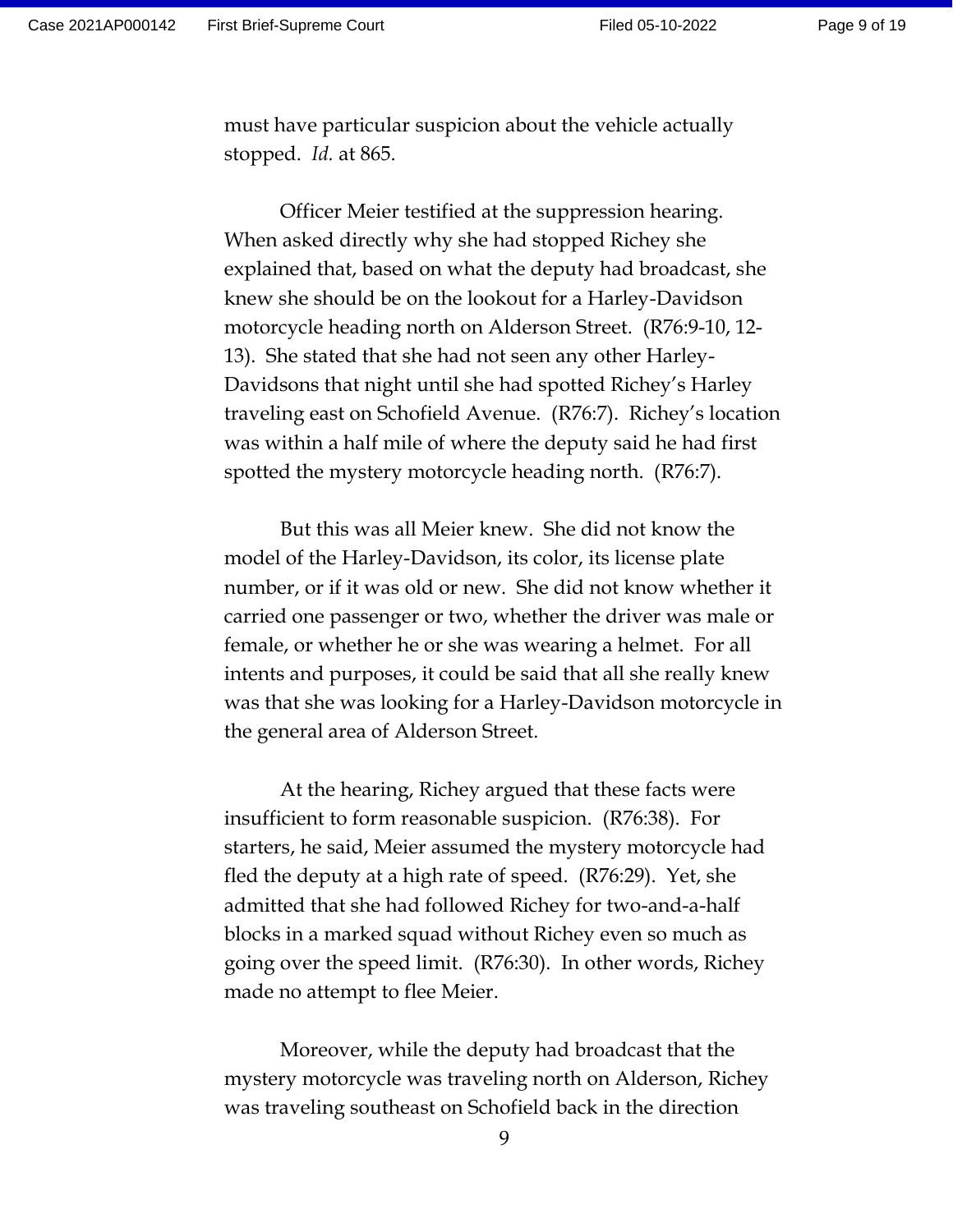where the deputy had first spotted the Harley. (R76:7). These facts, he said, militated against any reasonable belief that Richey and the mystery motorcycle were one and the same. (37).

The trial court disagreed. In the court's mind, Richey was traveling in the general area where Meier was supposed be looking. (R76:46). He appeared within minutes after the deputy broadcast the alert. (R76:46). He was not just riding a motorcycle, but specifically a Harley-Davidson, which was the brand of motorcycle the deputy had told the other officers to look for. (R76:46). In the words of the court, these were all building blocks that formed reasonable suspicion. (R76:46). Furthermore, said the court, Richey's motorcycle was a rare sight late at night when not many motorcycles were out and about. (R76:46).

Richey submits, however, that the totality of these circumstances does not give rise to reasonable suspicion that Richey was the driver of the mysterious motorcycle. Officer Meier had no particular or articulable reason to believe Richey's Harley and the mysterious Harley were one and the same. At best she had a hunch. Meier needed something extra to move her justification for the stop from a hunch to at least minimal suspicion. *Bohman*, 683 F.3d at 864. And in this instance, she had nothing more than she should be on the lookout for a Harley-Davidson in the vicinity of Alderson Street.

Now, the circuit court also found some significance in the fact that, at this time of year – April 28th – it was a little early for motorcycle season. (R76:45). In the trial court's mind, it was unlikely that a significant number of motorcycles would be buzzing about the tiny Village of Weston so early in the season, especially at 11:00 at night. (R76:45-46). This fact,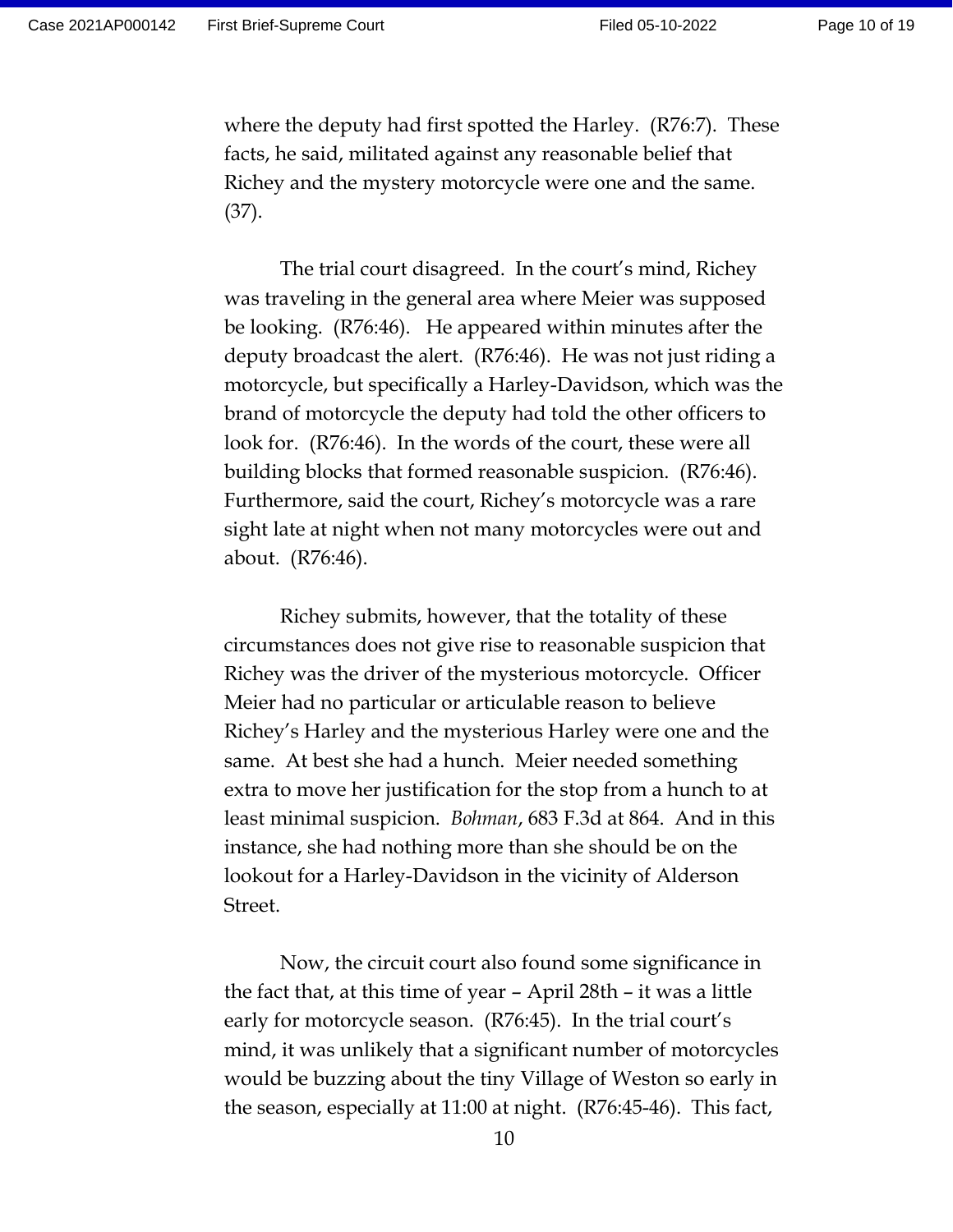Page 11 of 19

said the court would add an additional building block to Meier's suspicion, such that when she spotted Richey riding his motorcycle it might be unusual for an innocent and unrelated motorcycle to be in the vicinity. (R76:45-46). The court of appeals likewise found this to be a significant fact, going so far as to say that at this time of day and time of year, motorcycle sightings were rare in Weston. *State v. Richey*, No. 2021AP142, unpublished slip op., ¶9 (WI App Feb. 15, 2022).

But Meier never said the time of night and time of year were factors she relied on. After the prosecutor prompted her on these two factors, she did say *also due to, as you had stated*, time of year and time of night were among the things she considered. (R76:12-13). But before being prompted she never mentioned time of year and time of night.

Meier testified that on the night in question traffic was very light in Weston. (R76:6). Despite very light traffic, police spotted at least two, if not three, motorcycles in the suspect area within a time span of about five minutes. There was the disabled motorcycle the deputy stopped to assist. There was the fleeing motorcycle that the deputy alerted Meier about. And there was Richey's motorcycle. Whether the disabled motorcycle and the fleeing motorcycle were one in the same is unclear as Officer Meier only assumed they might be the same. (R76:29-30). Whether they were was never established.

Nevertheless, Richey's point is that Officer Meier seeing Richey in the search area may not have been a significant fact in the quantum of evidence at all, given that quite possibly police had spotted three motorcycles within a half mile of each other in a span of five minutes. If motorcycles were common in Weston in April 2018 rather than rare, then this fact adds nothing to Meier's reasonable suspicion about Richey. In other words, if motorcycles were common, it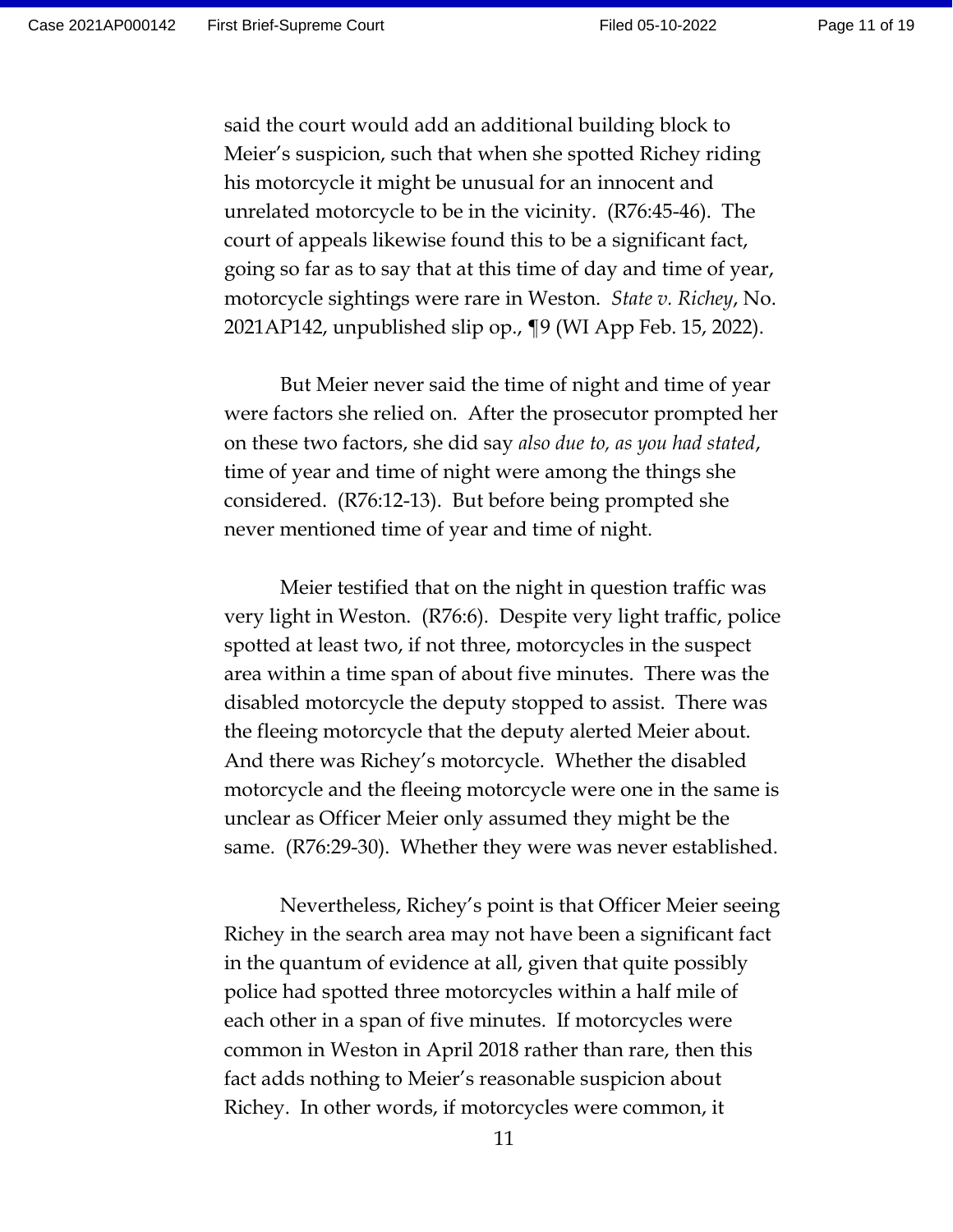would make it even less likely that Richey's motorcycle and the fleeing motorcycle were the same.

The fact that Richey was present in the suspect area is not enough to impute suspicion onto him. *Illinois v. Wardlow*, 528 U.S. 119, 124, 120 S.Ct. 673, 145 L.Ed.2d 570 (2000) (*An individual's presence in an area of suspected criminal activity, standing alone, is not enough to support a reasonable, particularized suspicion that the person is committing a crime*.). A mere suspicion of illegal activity at a particular place is not enough to transfer that suspicion to anyone who leaves that place. *Bohman*, 683 F.3d at 865. And a police officer's bare hope of finding a suspect at a particular location does not constitute a particularized and objective basis for seizing a vehicle. *United States v. Hudson*, 405 F.3d 425, 438 (6th Cir. 2005).

In the *Bohman* case, Sgt. Brian Kingsley, acting on a tip, suspected that methamphetamines were being produced in a cabin located in Marathon County. *Bohman*, 683 F.3d at 862- 63. According to the tip, the driveway would be protected by a cable, there would be an anhydrous ammonia tank there, and the "cook" would be driving a green Mercury Grand Marquis. *Id.* at 863. At 11:00 p.m., Kingsley drove to the cabin site to look around. *Id.* He saw the cabin and the cable just as the tipster had promised. *Id.* So, Kingsley parked his vehicle, but while preparing his surveillance gear he inadvertently honked his horn. *Id.* This caused a vehicle to drive down the cabin driveway, stop at the gate, then go back up to the cabin. *Id.* Five minutes later another vehicle drove down the driveway, but this time the driver unlocked the gate and drove out into the road. *Id.*

Kingsley immediately activated his lights and the vehicle, a Chevrolet, pulled over. *Id.* When Kingsley approached it, he recognized the driver as Bohman. *Id.* The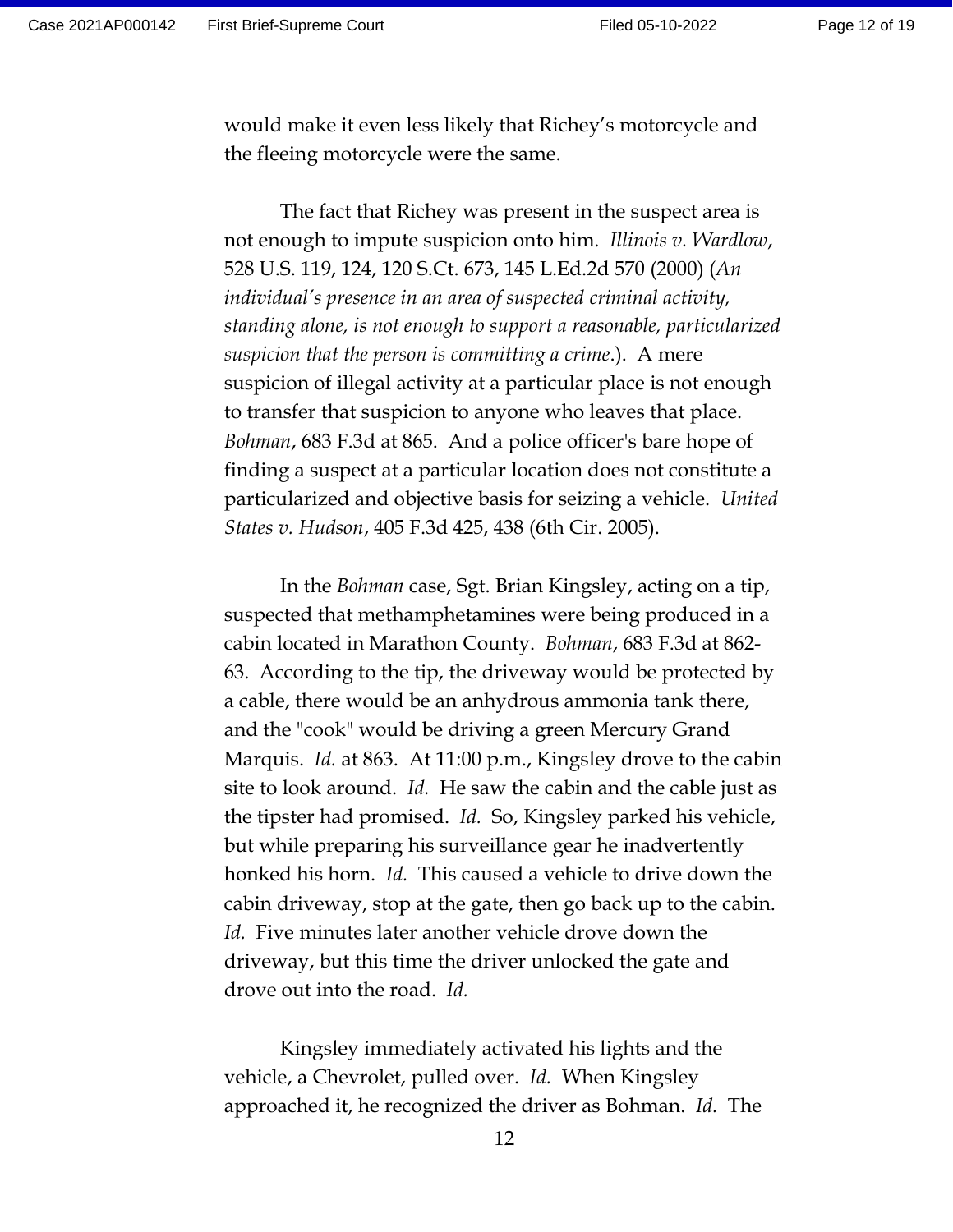passenger turned out to be the "cook" that the tipster had squealed on. *Id.*

Like Richey, Bohman moved to suppress the methamphetamine evidence collected in a subsequent search of the cabin, on grounds that Kingsley did not have reasonable suspicion to pull him over. *Id.* at 862. While the district court found it to be a close call, it nonetheless denied Bohman's suppression motion. *Id.* at 864. It found that the tipster's corroborated information along with the suspicious behavior in response to the horn honk moved Kingsley's suspicion from a hunch to at least minimal suspicion. *Id.*

The Seventh Circuit, however, disagreed. Kingsley had no particularized suspicion about Bowman's Chevrolet. *Id.* at 865. Basically, he stopped the Chevrolet because it emerged from a suspected methamphetamine cook site. *Id*. at 865. It found Bohman's case to be indistinguishable from *United States v. Johnson*, 170 F.3d 708 (7th Cir. 1999), where police officers stopped the first person who emerged from an apartment building suspected of hosting criminal activity. *Id.*  Like in *Johnson*, Kingsley simply stopped a car he knew nothing about other than its emergence from a suspected meth cook site. *Id.* at 866 n.1.

Richey's case is factually similar to *Bohman* and *Johnson.* That is, Meier had no particularized suspicion about Richey's Harley. It just happened to be the first motorcycle Meier saw in the search area.

In 2019, our court of appeals had the opportunity to review similar facts in the *Adams* case. In *Adams*, a Forest County deputy made a traffic stop and during the stop one individual took off on foot. *State v. Adams*, No. 1018AP174, unpublished slip op., ¶2 (WI App Jan. 15, 2019). The deputy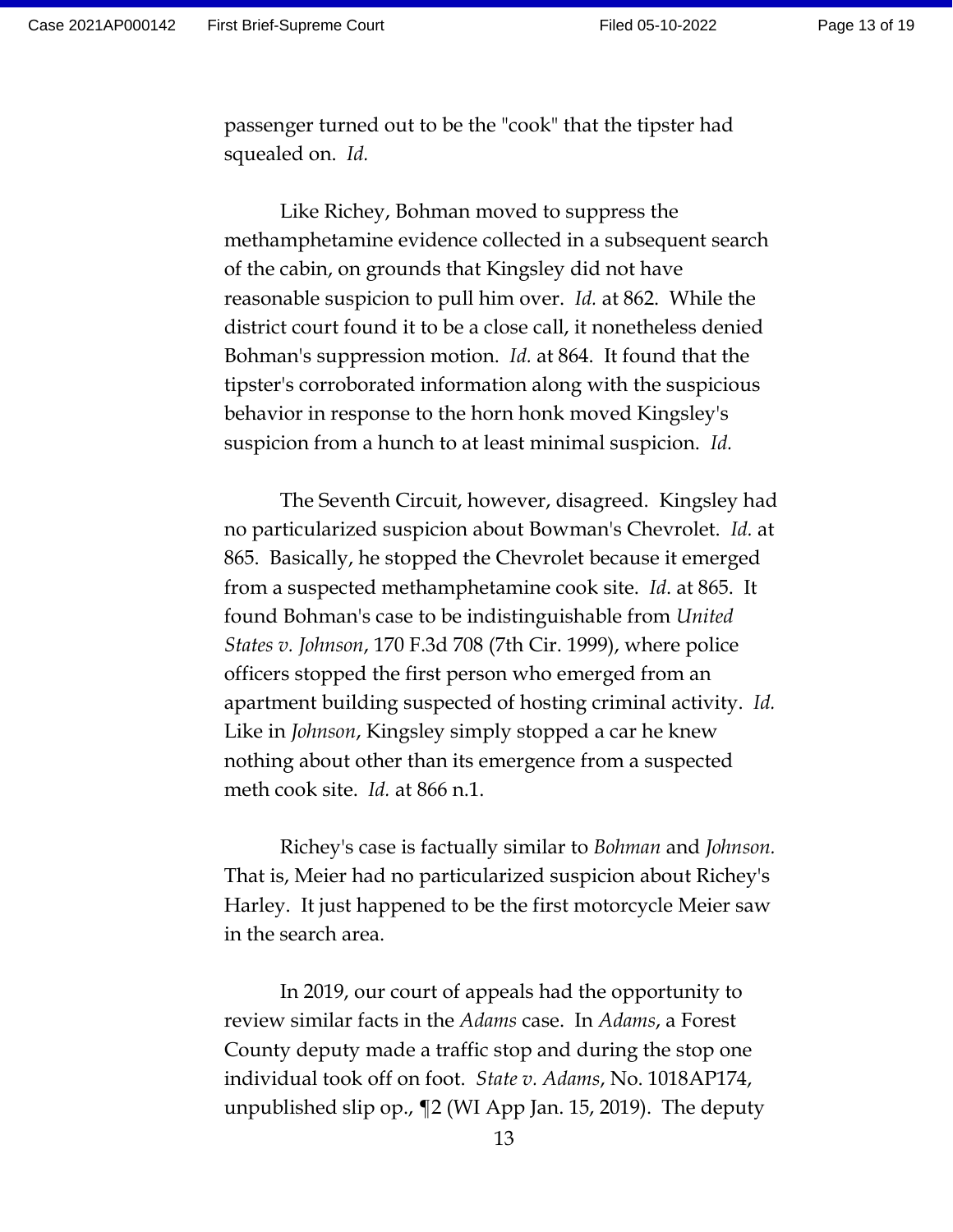making the stop broadcast to Deputy William Hujet to be on the lookout for the fleeing individual. *Id.* Hujet immediately began searching the area where the individual had fled, and about thirty minutes later Hujet encountered defendant Adams driving within one mile or so where the suspect had fled. *Id.* ¶3. In his mind, Hujet surmised that the fleeing individual had called Adams on his cell phone to come pick him up. *Id.* ¶4.

Hujet continued to watch Adams who somewhat suspiciously drove down a dead-end road, backed up, and returned to where he had started. *Id.* ¶3. When Adams turned onto another road which led back to the area of the original stop, Hujet effectuated his traffic stop of Adams. *Id.* ¶3. Upon making contact, Hujet detected intoxicants and subsequently arrested Adams for OWI. *Id*. ¶5.

In the trial court, Adams also unsuccessfully moved to suppress on grounds that Hujet did not have reasonable suspicion to stop him, as he had committed no crimes or traffic violations in Hujet's presence. *Id.* ¶11. Adams renewed his claim on appeal and in this instance the court of appeals agreed with Adams. *Id.* ¶15.

Based on the circumstances presented the court of appeals reasoned that Hujet had stopped Adams simply because he was driving within the search area. *Id.* ¶15. Otherwise, Hujet had no knowledge of any connection between the fleeing suspect and Adams. *Id.* Without some articulable fact that connected Adams to the fleeing suspect, the traffic stop was impermissible. *Id.* ¶12.

This is the situation that Richey presents for review. Officer Meier did not have that "something extra" that would have moved her justification for the stop from a hunch to at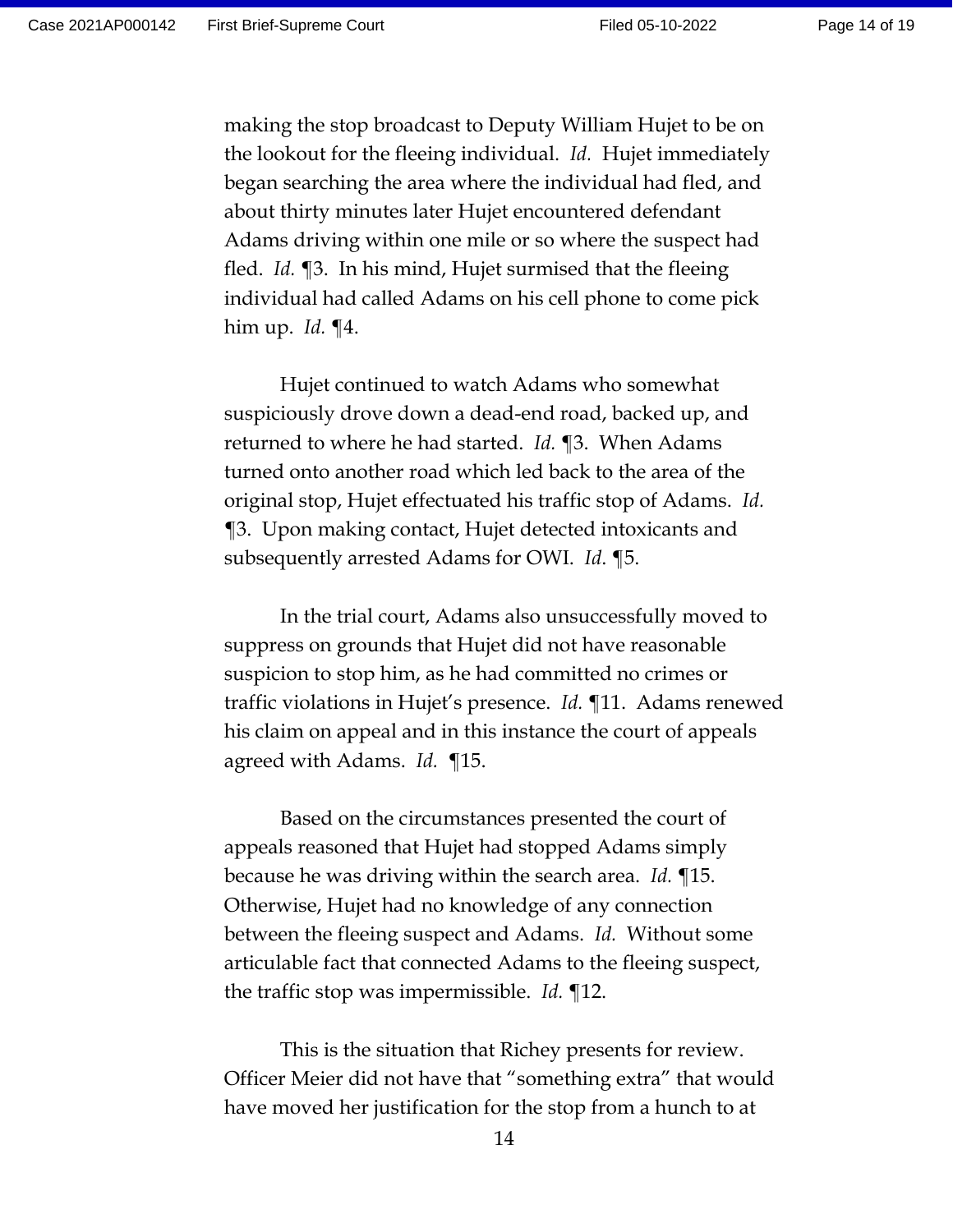least minimal suspicion. At best, she stopped Richey because he was the first Harley-Davidson she spotted in the search area.

In summary, based on the evidence offered by Officer Meier, she stopped Richey because he was riding a Harley-Davidson motorcycle in the vicinity of Alderson Street and for no other reason. However, the law says an individual's presence in an area of criminal activity is not enough to support reasonable suspicion. *Wardlow*, 528 U.S. at 124. More is needed and, in this instance, Officer Meier did not have more. The circuit court should have granted Richey's motion to suppress.

# **II. The court of appeals inappropriately failed to consider factually similar cases when it reviewed Richey's case.**

Many years ago, in *Ornelas v. U.S.*, the United States Supreme Court set forth the methodology that appellate courts should use when determining whether a law enforcement officer had "reasonable suspicion" to stop and detain a citizen. *Ornelas v. U.S.*, 517 U.S. 690, 116 S.Ct. 1657, 134 L.Ed.2d 911 (1996). That is, they should review the lower court's findings of historical fact for clear error, but they were to review *de novo* whether the officer had reasonable suspicion. *Id.* at 700. The "*de novo*" standard was grounded in three principals.

First, the Supreme Court felt independent appellate review of the ultimate question would prevent varied results based on interpretations of similar facts by different trial judges. *Id.* at 697. Varied results would be inconsistent with the idea of a unitary system of law, which as a matter-ofcourse, would be unacceptable. *Id.*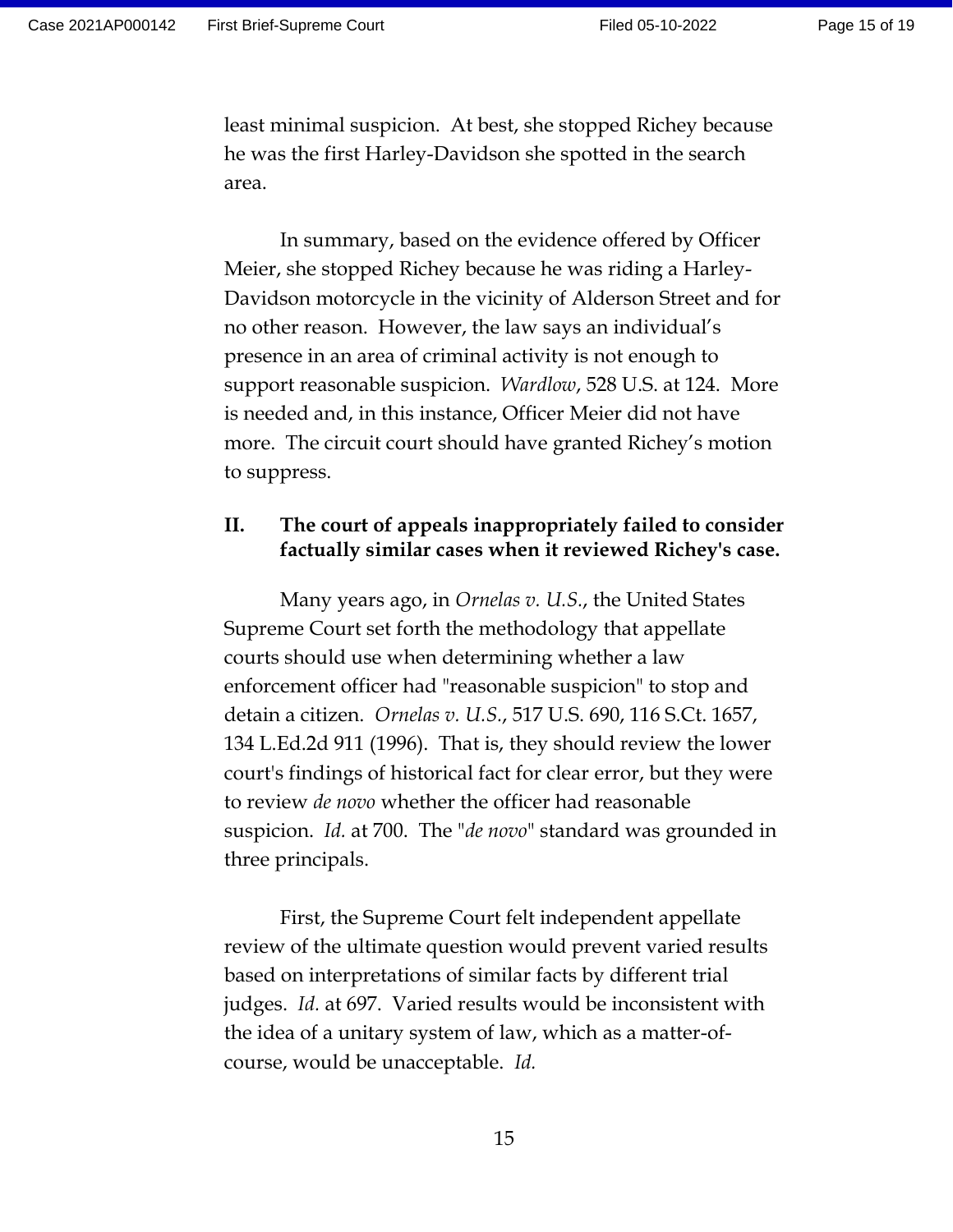Second, independent review would be necessary if appellate courts were to maintain control of, and to clarify, the pertinent legal principles. *Id.* at 698.

Finally, *de novo* review would tend to unify precedent and would come closer to providing law enforcement officers with a defined set of rules which, in most instances, would allow them to reach a correct determination beforehand. *Id.* Such review would likewise provide unitary guidance to litigants, lawyers, and trial courts. *State v. Hajicek*, 2001 WI 3, ¶18, 240 Wis.2d 349, 620 N.W.2d 781.

The Supreme Court acknowledged that because the mosaic which is analyzed for a reasonable-suspicion inquiry is multi-faceted, one determination seldom would be a useful precedent for another. *Ornelas*, 517 U.S. at 698. But even where one case may not squarely control another one, the two decisions when viewed together may usefully add to the body of law on the subject. *Id.*

Implicit in the *Ornelas* Court's directions was that appellate courts should look to cases with similar fact patterns to guide their reasonable suspicion determinations. In fact, the *Ornelas* Court presented several examples where the facts in prior cases were remarkably like those in *Ornelas. Id. De novo* review would allow for a measure of consistency in the treatment of similar factual settings, rather than permitting different trial judges to reach inconsistent conclusions about same or similar facts. *Mahaffey v. Page*, 162 F.3d 481, 484 (7th Cir. 1998).

Wisconsin uses the *Ornelas* standard of review when reviewing reasonable suspicion cases. *See e.g., State v. Powers*, 2004 WI App 143, ¶6, 275 Wis.2d 456, 685 N.W.2d 869. The court of appeals claimed to have used the *Ornelas* standard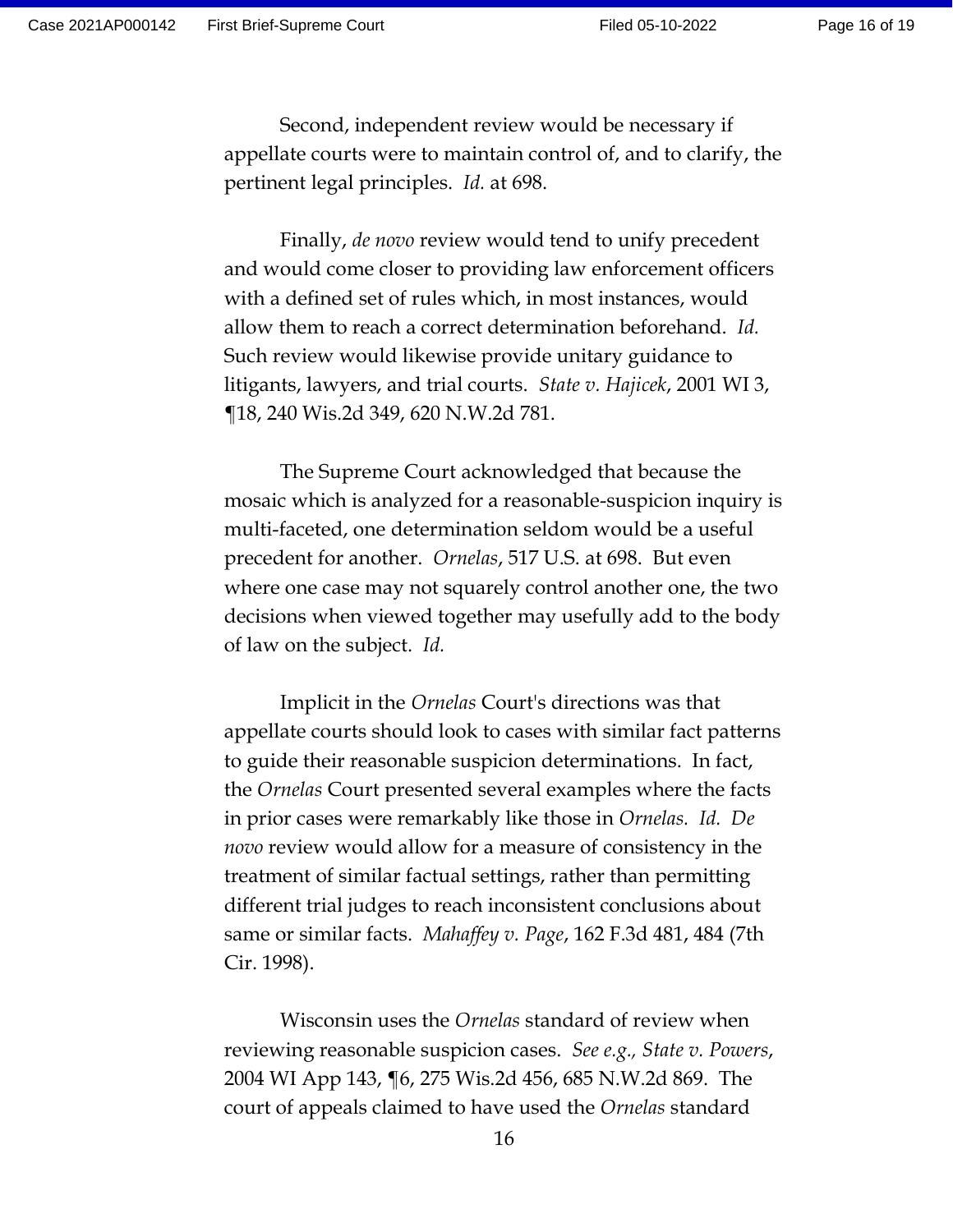Page 17 of 19

when it reviewed Richey's case, but it never compared the facts of his case to any other case. It did not distinguish the *Adams* case Richey had analogized in his brief. In fact, it never even mentioned the *Adams* case.

Our "reasonable suspicion" cases contain some good examples of what the *Ornelas* court expected from appellate courts. For example, take *State v. Williams*, 2001 WI 21, 241 Wis.2d 631, 623 N.W.2d 106, which was an anonymous tip case. In deciding *Williams*, the supreme court compared the *Williams* facts to numerous other anonymous tip cases to explain why reasonable suspicion was present in *Williams* when it was not present in the other cases. *Id.* ¶¶24-47.

Take the *Popke* case, which was a drunk driving case. *State v. Popke*, 2009 WI 37, ¶1, 317 Wis.2d 118, 765 N.W.2d 569. A police officer following Popke saw Popke swerve back and forth in the traffic lane. *Id.* ¶16. In deciding the case, the supreme court compared the *Popke* facts to the facts in *State v. Post*, 2007 WI 60, 304 Wis.2d 1, 733 N.W.2d 634, another swerving case. *Popke*, 2009 WI 37, ¶¶23-27. After comparing the facts, the court concluded that the *Popke* case contained more facts in support of reasonable suspicion than did the *Post* case.

Take *State v. Powers*, 2004 WI App 143, 275 Wis.2d 456, 685 N.W.2d 869, a citizen informant case. There, the court of appeals compared the facts in *Powers* with factually similar cases from Vermont, Kansas, Colorado, and Minnesota, to reason that traffic stops based on tips from a citizen informant can give rise to reasonable suspicion.

The point is, comparing the facts in a given case to factually similar cases allows for consistency among decisions. Looking for factual similarities gets us closer to that unitary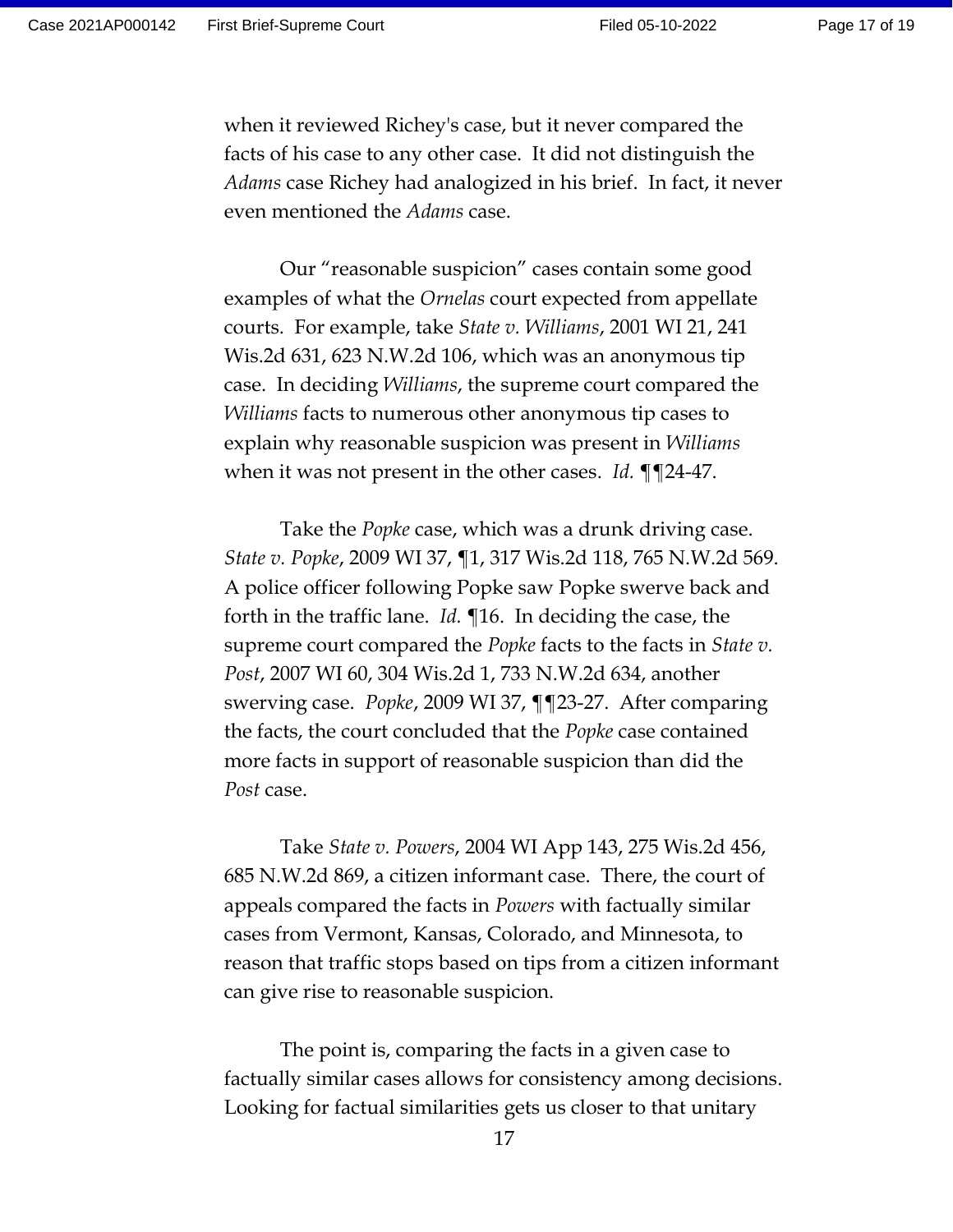Page 18 of 19

body of "reasonable suspicion" law that the *Ornelas* Court envisioned. And it reduces the chance of getting varied results based on interpretations of similar facts by different trial judges, as seems to be the result in Richey's case.

## **CONCLUSION**

Charles Richey respectfully asks this Court to reverse the court of appeals' decision, and the circuit court's denial of his motion to suppress, and to remand to the circuit court with directions that his motion be granted and that his conviction be vacated.

Dated this 10th day of May 2022.

ZICK LEGAL LLC Attorneys for Charles W. Richey

\_\_\_\_\_\_\_\_\_\_\_\_\_\_\_\_\_\_\_\_\_\_\_\_\_\_\_\_\_

Vicki Zick State Bar No. 1033516

475 Hartwig Boulevard P.O. Box 325 Johnson Creek, WI 53038 920 699 9900 [vicki@zicklegal.com](mailto:vicki@zicklegal.com)